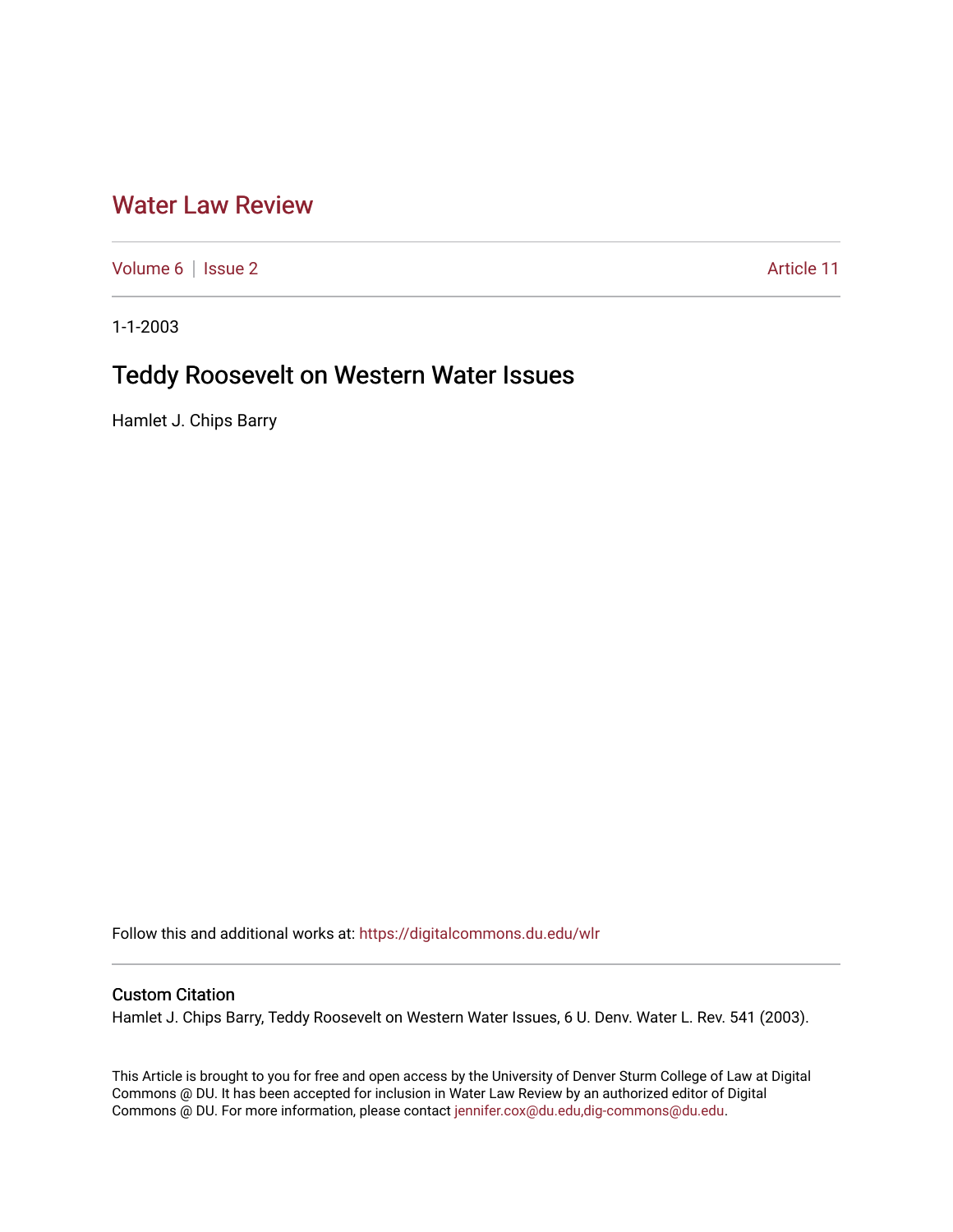## **TEDDY ROOSEVELT ON WESTERN WATER ISSUES**

## **HAMLET J. ("CHIPS") BARRY, III"**

| $\mathbf{I}$ .        |                                                       |  |
|-----------------------|-------------------------------------------------------|--|
| П.                    |                                                       |  |
| III.                  |                                                       |  |
| $\mathbf{IV}_{\cdot}$ |                                                       |  |
| $\mathbf{V}$ .        | <b>Protection of Water: State and Federal Role546</b> |  |
| VI.                   |                                                       |  |
|                       |                                                       |  |
|                       |                                                       |  |

#### **I. INTRODUCTION**

Thank you for that kind introduction. In my travels as a former President I have found that my presence is often advertised as "a former President will speak." Recently this has led to disappointed expectations of folks who expected the forty-second President, or perhaps even thirty-eighth or forty-first. But although forty-second is ready to return, he is not available. And of the others **-** they are simply not ready to deal with Colorado water politics. So you'll have to content yourselves with the twenty-sixth.

**I** am allowed to visit as ex-President only once or twice a year, and often travel incognito. So it is a pleasure to be welcomed back and recognized as my old self.

Many speakers today have properly recognized their antecedents, old friends, and contemporaries. **I,** of course, will do the same, but, alas, I am able to name only Sam Maynes and Fred Kroeger as contemporary community leaders during the time **I** served as President.

**I** am pleased today to learn about Paleo-hydrology **-** a term not known in my day. I assume they will begin excavations at Fred Kroeger's house soon.

**I** must say, observing the political campaigns of late, they are not

t Theodore Roosevelt was a founder of the conservation movement and father of the National Forest System. His views were shaped **by** his experience as a naturalist and as a North Dakota Rancher. **Of** course, Teddy Roosevelt's perspective on twentyfirst century western water issues are not known. However the author Chips Barry, Manager of Denver Water, has made a hobby of trying to find out. Speaking as Teddy Roosevelt and largely using Roosevelt's own words, Barry recently addressed the. annual convention of the Southwestern Water Conservancy District in Durango. Barry's speech as Teddy Roosevelt is reprinted here. As such, it consists primarily of language President Roosevelt actually used in speeches and in materials he authored. Therefore, quotes have not been used to reflect that these words were actually spoken or written **by** President Roosevelt or his close colleagues.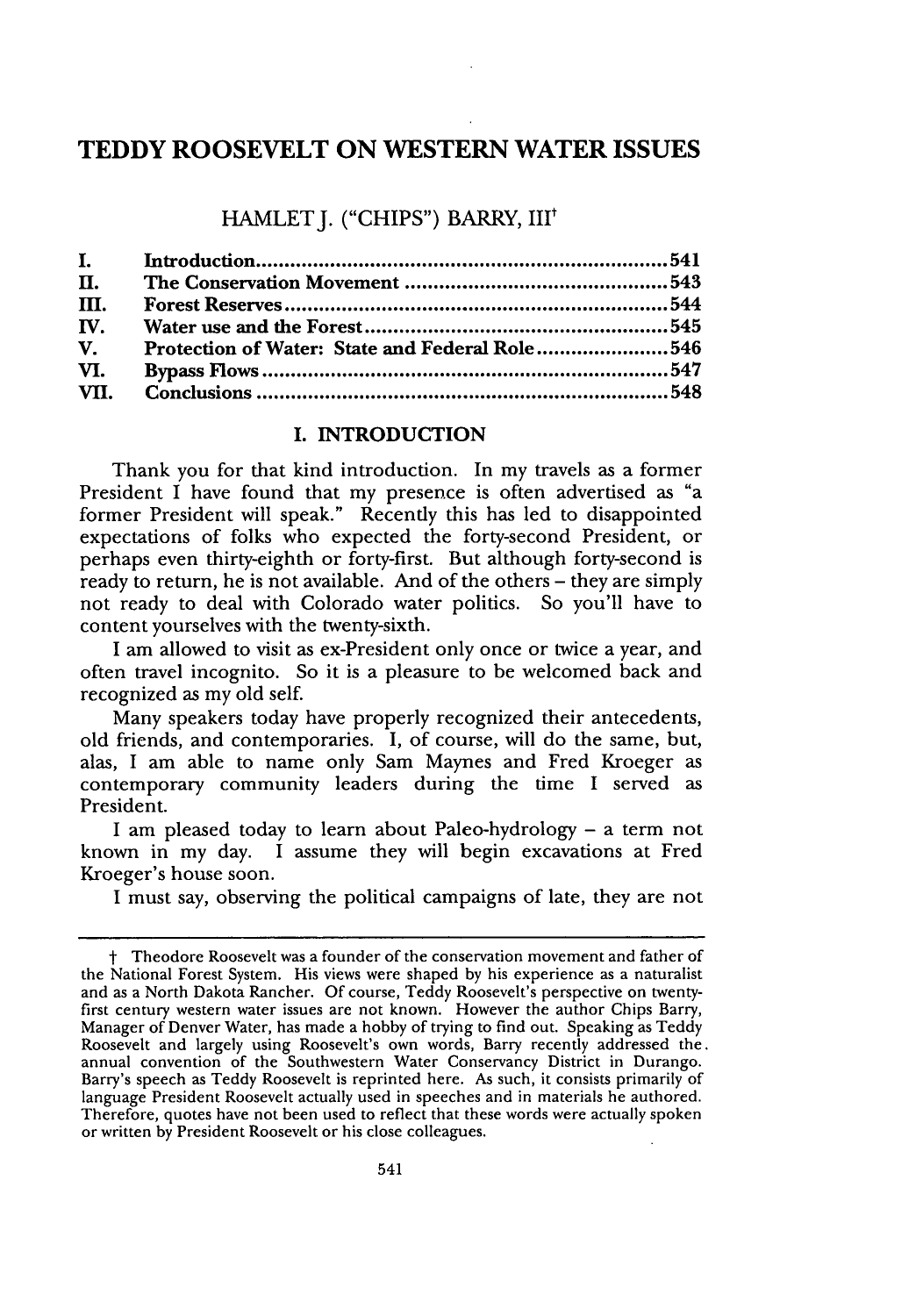much different than the campaign of 1900, when I was a candidate for the vice presidency along with Mr. McKinley. Things move considerably faster now, but the substance is about the same.

Then, and now, there is a cry for clean campaigns without mud slinging. During my campaign for a second term in 1904, a Democrat came to me and suggested that the campaign be carried on without any mud slinging. Splendid idea, I said. I'll tell you what I will do. If you will refrain from telling lies about the Republican Party, I will promise not to tell the truth about the Democrats.

And, of course, we will always have the Congress. If I could only be Congress *and* President, for just one hour, so much could be accomplished. I suppose it is poetic that Congress is representative of our great people. A newly elected representative in his maiden speech said "Now, as Daniel Webster makes clear in his dictionary" which was followed by a voice of more experience who explained "Noah Webster wrote the dictionary" and the response from the newly elected was, of course, "He did not, Noah built the ark."

So it seems to me that the great questions of today are also the great questions of yesterday. For 100 years I have observed these questions, and find the answers now are no better than they were before. How much money should be used from the national treasury for the national defense? How should society redress the excesses of our industrial and postindustrial economy? What is our obligation as a society and a government to the poor, less educated, less fortunate in our society? What can we do about the press, whose appetite for scandal and tragedy is unremitted? About this, as I said then and I say now, "the men with the muck rakes are often indispensable to the well being of society; but only if they know when to stop raking the muck." But Mr. Clinton certainly has known the truth of this statement, and no doubt Mr. Bush will come to know it as well.

But I did not come here today to regale you with political stories and punditry which you know all too well from your own experience. I am here because I have watched water and land developments and policies for the last 100 years. I am dismayed and concerned at the extent to which the country has strayed from the fundamental concepts I established 100 years ago. While I have not myself experienced these things, I know we now have advertising everywhere, television, fast food, traffic congestion, air pollution, gender equality, numerous forms of electronic communication, and a consumption of worldly goods that defies description. Surprisingly, none of these trends affect the basic principles for the management of our vital water and land resources, especially in the West. My purpose today is to remind you of these fundamental beginnings, so as to guide you in your daily decisions about water and land in the West. All of these words, except a few obvious contemporary asides, are *exactly* as they were written nine or ten decades ago.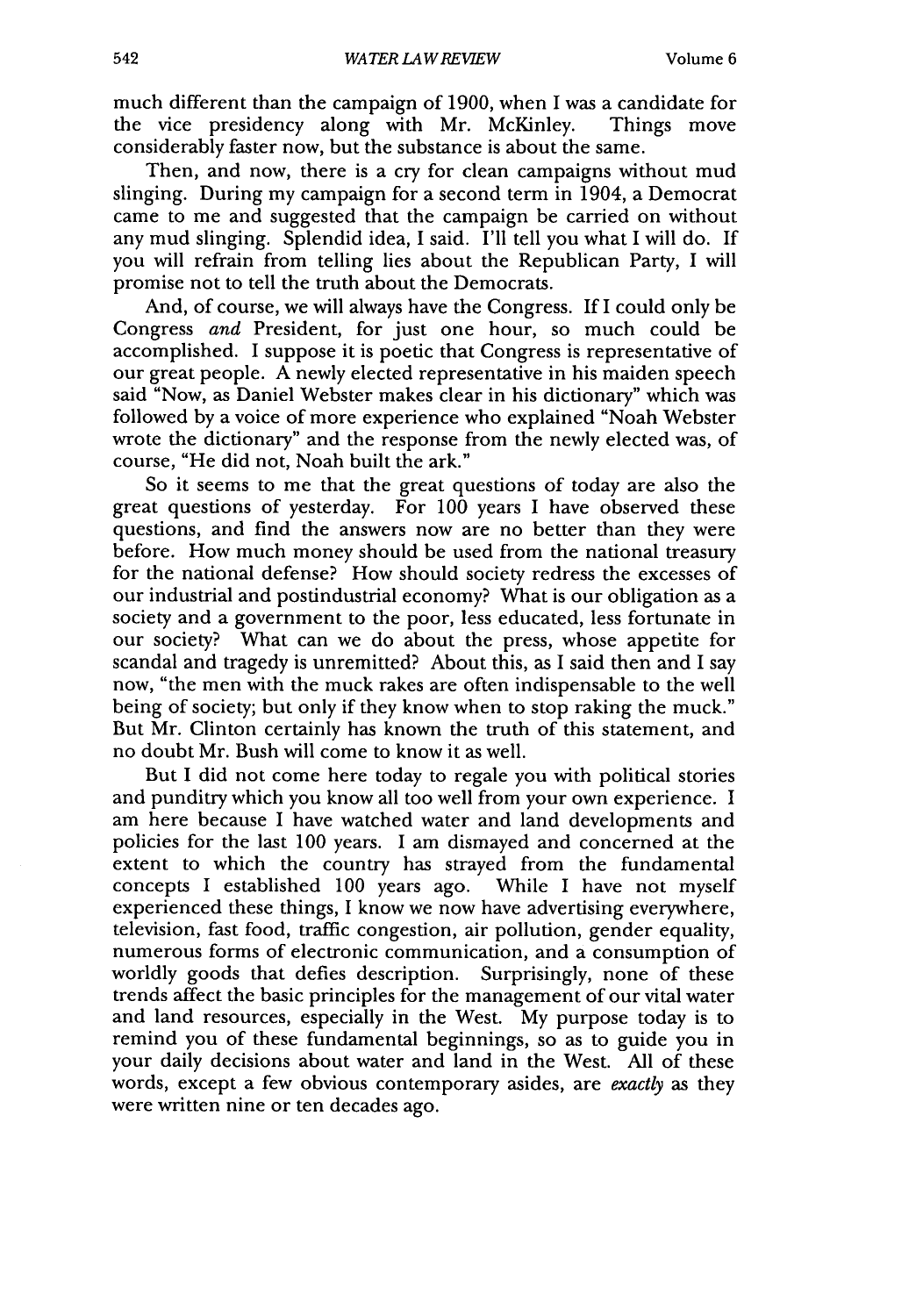## **II. THE CONSERVATION MOVEMENT**

The movement for the conservation of wildlife, and the larger movement for the conservation of all our natural resources, are essentially democratic in spirit, purpose, and method.<sup>1</sup> Our position in the world has been attained by the extent and thoroughness of the control we have achieved over nature; but we are more, and not less, dependent upon what she furnishes than at any previous time of history.<sup>2</sup> The conservation and management of our natural resources is urgently necessary to insure future availability. These resources are the final basis for national power and perpetuity.<sup>3</sup> But conservation means development as much as it does protection. I recognize the right and duty of this generation to develop and use the natural resources of our land; but I do not recognize the right to waste them, or to rob, by wasteful use, the generations that come after us.<sup>4</sup> Under my administration the rights of the public to the natural resources outweigh private rights, and must be given first consideration. Public lands and natural resources belong to the public, and they do not exist for the unrestricted use of private industry.<sup>5</sup> I notice with some satisfaction that Interior Secretary Gale Norton has taken great pains to reflect these views as her own.

We must protect and conserve our bountiful natural resources not only for the economic development and future prosperity, which they promise. Our land itself is part of the nation's history and embodies the national character and democratic ideals of the United States. On my recent trip to the Grand Canyon I was again overwhelmed. I told the Park Service that I hoped they would not have a building of any kind, not a summer cottage, a hotel or anything else, to mar the wonderful grandeur, sublimity, the great loneliness and beauty of the canyon. This is one of the great sites, which every American, if he can travel at all, should see. $6\,$  I note, of course, that these comments are about the Grand Canyon - not about the Escalante Staircase. Whatever that is, it isn't the Grand Canyon.

Birds should be saved because of utilitarian reasons; and moreover, they should be saved because of reasons unconnected with any return in dollars and cents. A grove of giant redwoods or sequoias should be kept just as we keep a great and beautiful cathedral. The

<sup>1.</sup> Daniel Filler, *Theodore Roosevelt: Conservation as the Guardian of Democracy,* http://pantheon.cis.yale.edu/-thomast/essays/filler/filler.html (quoting President Theodore Roosevelt).

<sup>2.</sup> *Id.*

<sup>3.</sup> *Id.*

<sup>4.</sup> Theodore Roosevelt, Address in Osawatomie, Kan., The New Nationalism Speech (Aug. 31, 1910), *in* The Program in Presidential Rhetoric, Dep't of Communication, Texas A&M University, *at* http://www.tamu.edu/comm/pres/speeches/trnew.html.

<sup>5.</sup> Daniel Filler, *supra* note 1.

*<sup>6.</sup> Id.*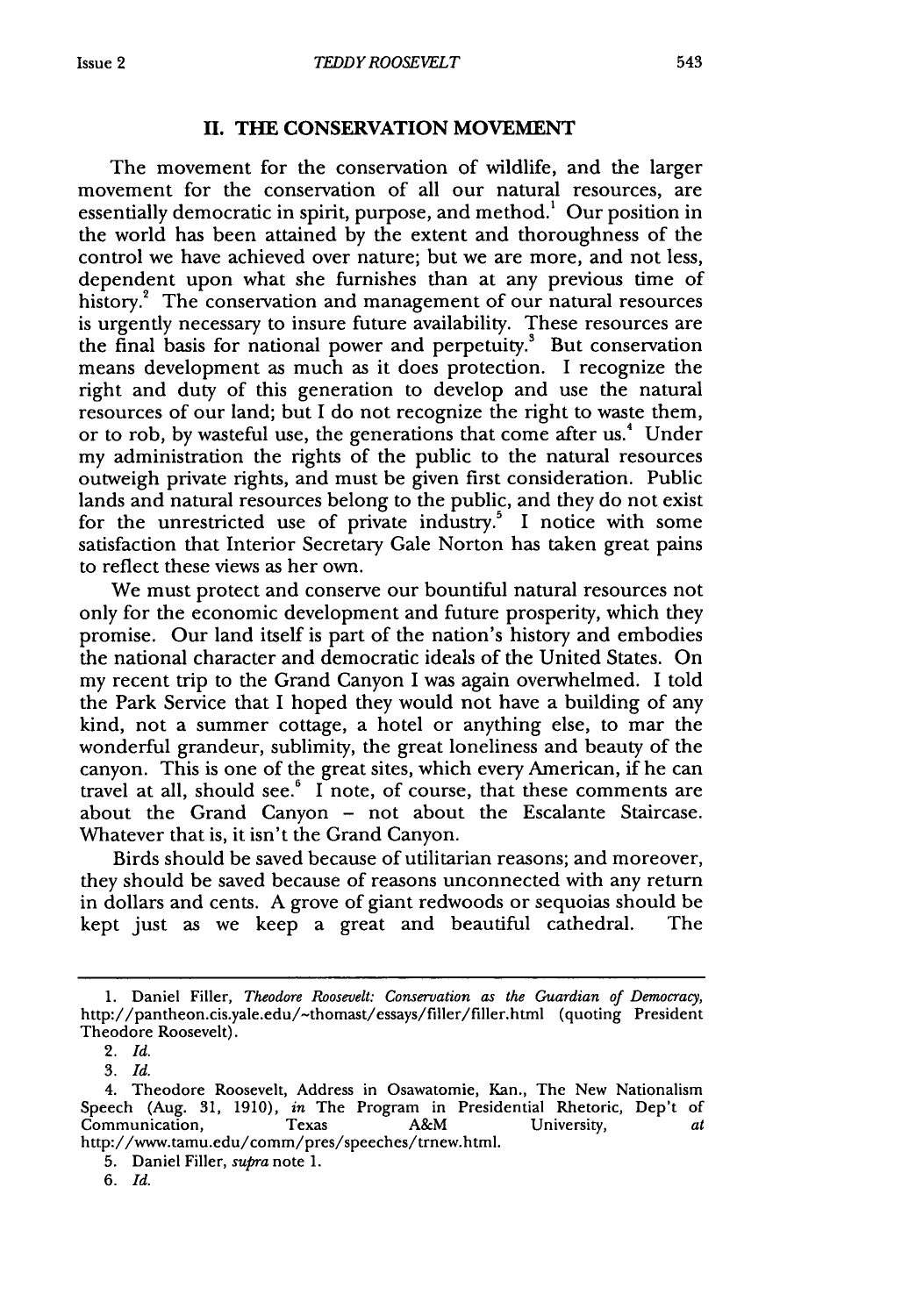extermination of the passenger pigeon meant that mankind was just so much poorer; exactly as in the case of the destruction of the cathedral at Rheims.7

There is no question that under my administration the conservation movement took root and grew in popularity and acclaim. Conservation principles were the heart of my administration.<sup>8</sup> After 1908, conservation was a common element of political rhetoric, and it caused my successor William Taft to complain, "whatever conservation was, everyone was in favor of it."<sup>9</sup>

#### m. FOREST RESERVES

The conservation movements are, of course, the overarching principle behind my presidential actions concerning the forest reserves. When I became President, the Bureau of Forestry was a small but growing organization under Gifford Pinchot. It contained all the trained foresters in the government service, but had charge of no public timberland whatsoever. The government forest reserves of that day were in the care of a division in the General Land Office, under the management of clerks wholly without knowledge of forestry, few if any of whom had ever seen a foot of the timberlands for which they were responsible.<sup>10</sup> The forest reserves in the West were wholly inadequate in area to meet the purposes for which they were created.

The fundamental idea of forestry is the perpetuation of forest by use. Forest protection is not an end in itself; it is a means to increase and sustain the resources of our country and the industries, which depend upon them. The practical usefulness of the national forest reserves to the mining, grazing, irrigation, and other interests of the regions in which the reserves lie has led to a wide-spread demand by the people of the West for their protection and extension."

With Mr. Pinchot in charge, we soon established a series of principles for the use of public resources and public lands. The principles thus formulated and applied may be summed up in the statement that the rights of the public to the natural resources outweigh private rights, and must be given first consideration. Until that time, in dealing with the National Forest and the public lands generally, private rights had almost uniformly been allowed to overbalance public rights. The change we made was right, and was vitally necessary; but, of course, it created bitter opposition from private interests.

Secretary Pinchot's blue print for the operation of the Forest Service remains to this day. Use is not contrary to conservation.

*<sup>7.</sup> Id.*

<sup>8.</sup> HAROLD *K.* STEEN, THE U.S. FOREST SERVICE: A HISTORY 96 (1976).

<sup>9.</sup> *Id.*

<sup>10.</sup> THEODORE ROOSEvELT: AN AUTOBIOGRAPHY 414 (Da Capo Press, Inc. 1985) (1913).

<sup>11.</sup> GIFFORD PINCHOT, BREAKING NEW GROUND 190 (1947).

<sup>12.</sup> ROOSEVELT, *supra* note 10, at 417.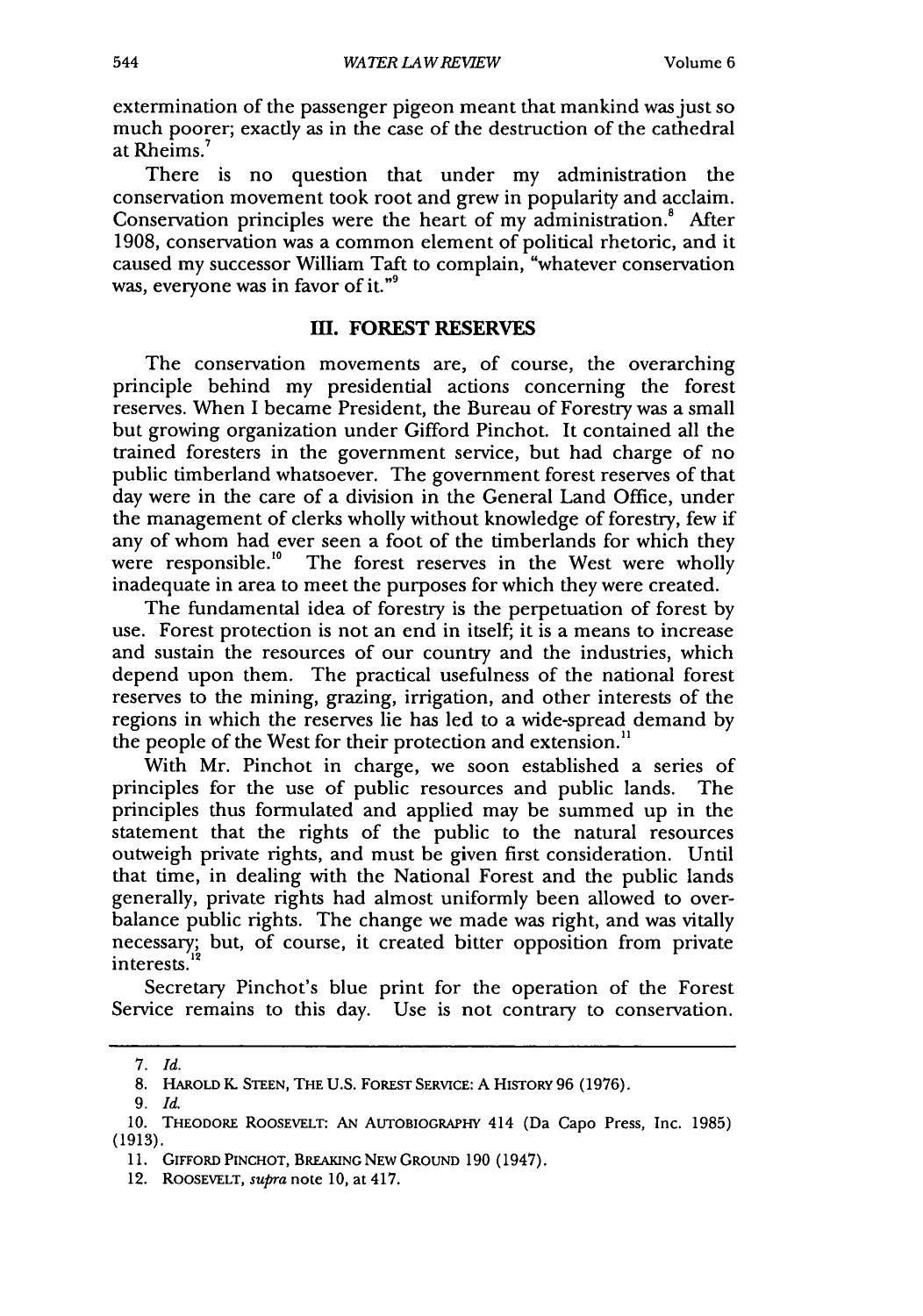Decisions on use should consider needs of local industries first. When in doubt, where conflicting interests must be reconciled, the question should always be decided from the standpoint of the greatest good of the greatest number in the long run.<sup>13</sup> In my day at least we did not trouble ourselves with abstract and completely unworkable concepts such as "Outstandingly Remarkable Values" or "Viewsheds".

I know that among the water managers and officials in the room, there are many who are anxious to hear my words on the concepts of water in the National Forest. I am getting to that point, and would like to talk about my programs and policies for water use in the West and in the Forest Reserves.

#### **IV.** WATER **USE AND THE FOREST**

While I lived in the West, I came to realize the vital need of irrigation to the country, and I was both amused and irritated by the attitude of Eastern men who obtained from Congress grants of national money to develop harbors and yet fought the use of the Nation's power to develop the irrigation work of the West.<sup>14</sup> Thus, in my first message to Congress, I struck a tone which held throughout my seven and one-half years as President. In that message I said that the water supply itself depends upon the forest. In the arid region it is water, not land, which measures production. The western half of the United States would sustain a population greater than that of our whole country today if the waters that now run to waste were saved and used for irrigation. The forest and water problems are perhaps the most vital internal questions of the United States. The forest alone cannot, however, fully regulate and conserve the waters of the arid region. Great storage works are necessary to equalize the flow of streams and to save the flood waters. Their construction has been conclusively shown to be an undertaking too vast for private effort. Nor can it be best accomplished by the individual states acting alone.<sup>15</sup>

In 1902 the Reclamation Act was passed and it set aside the proceeds of the disposal of public lands for the purpose of reclaiming the waste areas of the arid West by irrigating lands otherwise worthless.<sup>16</sup> A great plan of reclamation was undertaken between 1902 and 1906, and by 1909 the work was an assured success.<sup>17</sup>

Although the gross expenditure under the Reclamation Act is not as large as that for the Panama Canal, the engineering obstacles to be overcome have been almost as great and the political impediments many times greater. The population which the Reclamation Act has brought into the arid West, while comparatively small when compared with that in the most closely inhabited East, has been a most effective

<sup>13.</sup> **STEEN,** *supra* note 8, at 75.

<sup>14.</sup> ROOSEVELT, *supra* note **10,** at 408.

<sup>15.</sup> **PINCHOT,** *supra* note 11, at 190-91.

<sup>16.</sup> ROOSEvELT, *supra* note 10, at 411.

<sup>17.</sup> *Id.* at 412.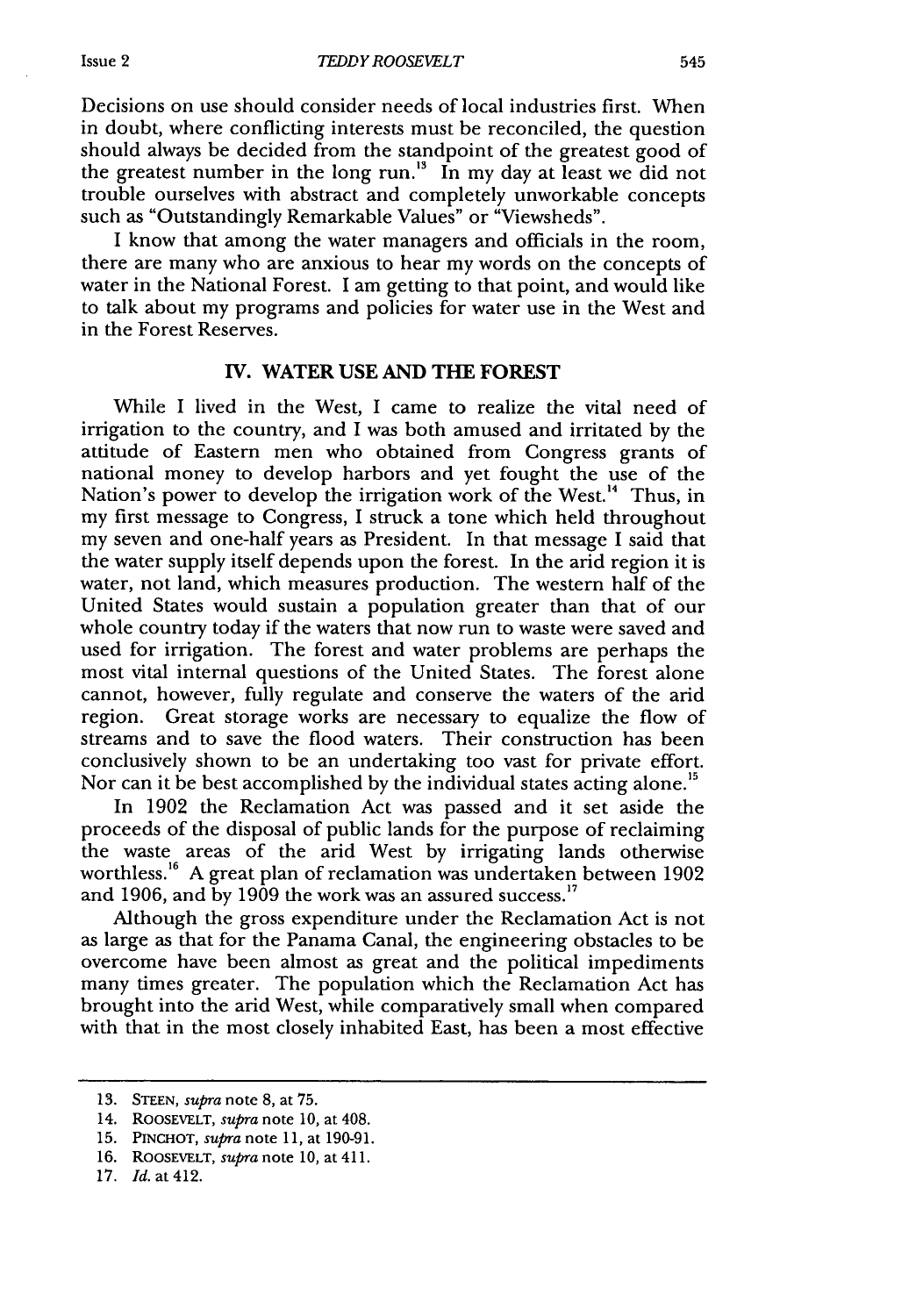contribution to the national life for it has gone far to transform the social aspect of the West, making for the stability of the institutions upon which the welfare of the whole country rests.

As you can see by the above recitation of the accomplishments of my administration, we have devoted enormous effort to the conservation of our resources, to the protection and development of our forest, and to the reclamation of arid lands of the West. The overriding principle, of course, has been the use of natural resources for the benefit of all our people, and not a monopoly for the benefit of the few. We know that there are many people who will go with us in conserving the resources only if they are to be allowed to exploit them for their benefit. Conservation is a great moral issue for it involves the patriotic duty of insuring the safety and continuance of the nation.<sup>19</sup>

### V. PROTECTION OF WATER: **STATE AND FEDERAL ROLE**

We now move to those important questions that vex the Forest supervisors of this day. With all the above as prologue, the question is how are we to protect the water resources in the National Forests, and what is our role and moral duty? There are, of course, many who can hire the vulpine legal cunning, which will assert that the executive has no role in this regard.<sup>20</sup> Of course, any such contention is pure bunk. The idea that the executive is the steward of the public welfare was first formulated and given practical effect in the Forest Service by its law officer, George Woodruff. The laws were often insufficient, and it became well nigh impossible to get them amended in the public interest when once the representatives of privilege in Congress grasped the fact that I would sign no amendment that contained anything not in the public interest.<sup>21</sup> Throughout my Presidency, with respect to the National Forest, and the protection of water resources, the men in charge were given to understand that they must get into the water if they would learn to swim; and furthermore, they learned to know that if they acted honestly, and boldly and fearlessly accepted responsibility, **I** would stand by them to the limit. In this, as in every other case, in the end the boldness of the action fully justified itself. $2^2$ 

I know that it was said that during my presidency, and continuing even until today, that the various state governments and state laws would suffice to protect the water resources in the forest. The special interests will say that the states can do it. I have heard all of this before. Much of the opposition to the conservation movement came from westerners angered by what they viewed as eastern-based interference with their prerogatives. I see the rhetoric on this issue is unchanged despite the passage of ten decades. Westerners charged that easterners wanted to prevent use of western resources, which

<sup>18.</sup> *Id.* at 413.

<sup>19.</sup> Theodore Roosevelt, *supra* note 4.

<sup>20.</sup> *Id.*

<sup>21.</sup> ROOSEVELT, *supra* note **10,** at 420.

<sup>22.</sup> *Id.* at 412.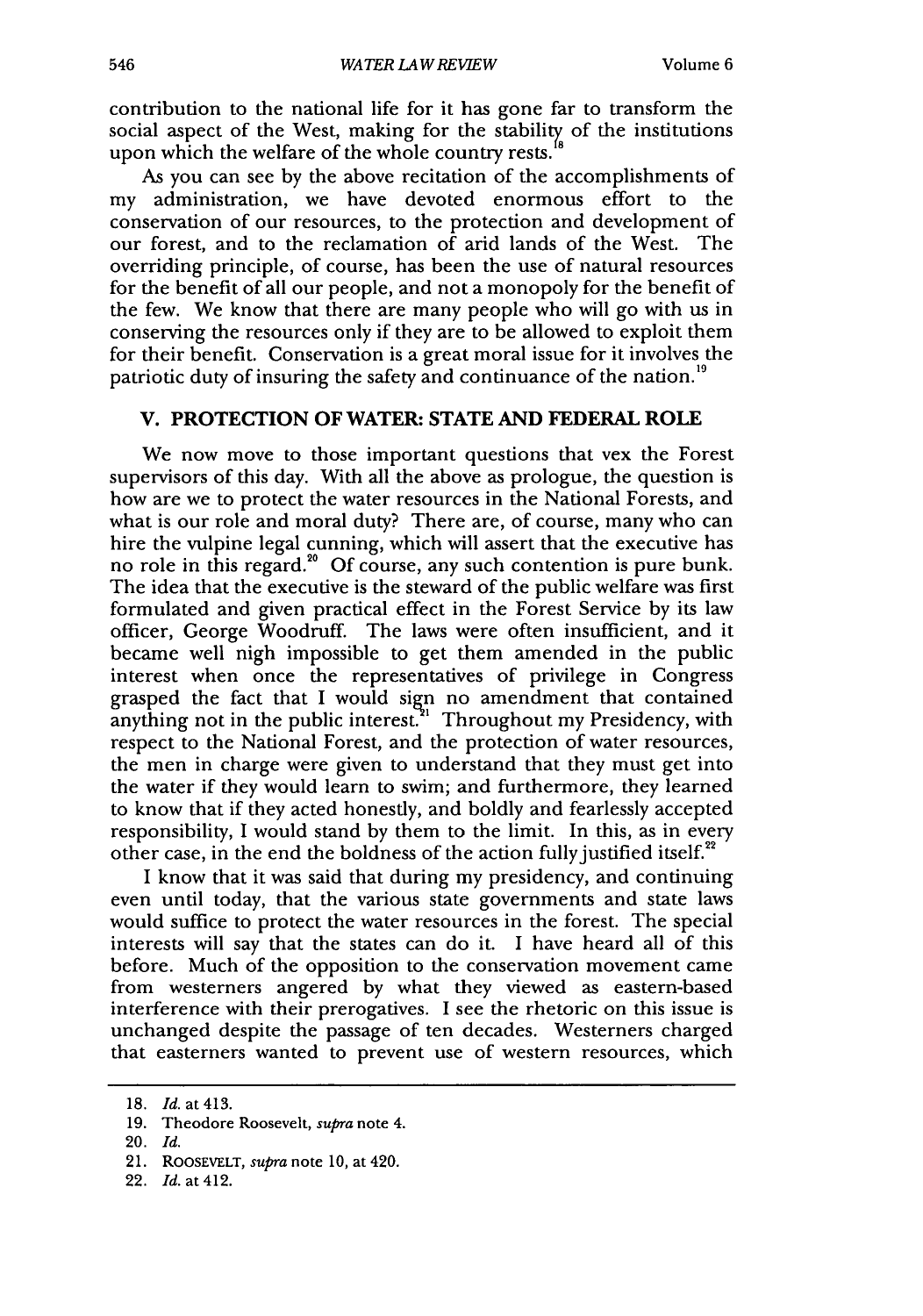would cripple economic growth. $^{23}$  I believe that our government, national and state, must be freed from the sinister influence or control of special interests. Exactly as the special interest of cotton and slavery threatened our political integrity before the Civil War, so now the great special business interests so often control and corrupt the men and methods of government for their own profit. The word "Enron" did not exist in my day, but the problems of corruption and greed certainly did. We must drive the special interests out of politics.<sup>24</sup> I note with satisfaction the continued efforts in Congress to curb the abuses of power attendant upon special interest campaign contributions. Perhaps John McCain is the only member of Congress who fully comprehends the social detriment of the special interests.

Thus, I have said by analogy and by direct experience that the executive must take charge of this situation, and that the states cannot do it because they are infected by the special interests. I am, of course, completely aware of the fact that Mr. Pinchot and I disagree on this one point. He believes that the creation of a National Forest has no affect whatsoever on the laws which govern the appropriation of water, and this is a matter governed entirely by State and Territorial laws.<sup>25</sup>

We must always make room for dissenting views, even when they are in error.

#### **VI. BYPASS FLOWS**

**I** now come to the difficult portion of my remarks today. I have searched my records, my messages to Congress, my letters to journalists, politicians, friends and conservationists throughout the world, and I have reviewed all thirty-six of my books in a vain effort to find any reference to bypass flows. There are no references in my earlier writings to this difficult and troublesome issue. I searched my practice and my philosophy for guidance. I turned, as always, to my friend Mr. Pinchot, who constantly urges the adoption of only practical measures. The key concepts for the use of our public lands have been embodied in two words: practical and use.<sup>26</sup> And so I inquire, is there anything practical about a bypass flow requirement? Does it guarantee flow in a stream in the reach of the river below the original diversion point? Certainly, it does not. A bypass flow is not a mandated flow throughout a reach. It is only a bypass. It can be picked up and used by any other appropriator 100 feet or 100 yards downstream.

Bypass flows cannot keep water in the stream, as they are not capable of being administered in priority by state water rights administration systems.

<sup>23.</sup> STEEN, *supra* note 8, at 98.

<sup>24.</sup> Theodore Roosevelt, *supra* note 4.

<sup>25.</sup> GIFFORD PINCHOT, THE USE OF THE NATIONAL FORESTS 13 (1907).

<sup>26.</sup> ALFRED RuNrE, PUBLIC LANDS PUBLIC HERITAGE: THE NATIONAL FOREST IDEA 48 (1991).